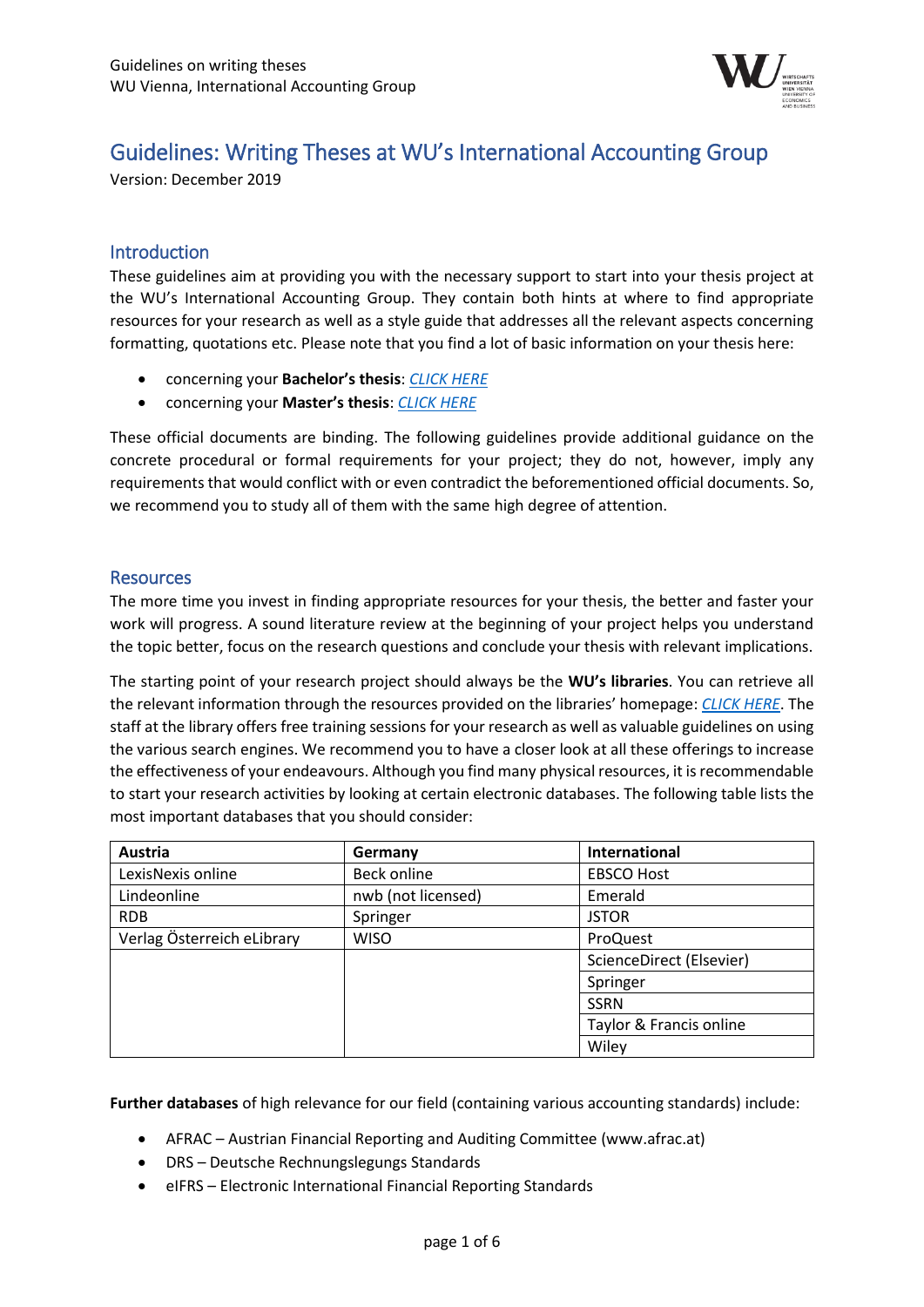

- FASB Accounting Standards Codification
- KSW Kammer der Steuerberater und Wirtschaftsprüfer (www.ksw.or.at)

You can find the **comprehensive list of databases** available at the WU here: *[CLICK HERE](https://www.wu.ac.at/en/library/finding-literature/databases/all-databases/)*. Please note: although you can access all of these databases via the WU's campus, for your convenience it is also possible to do your research and download papers from most of them via VPN clients: *[CLICK HERE](https://www.wu.ac.at/en/it/services/network/vpn/)*.

It is ok to consider any resource you find in the databases for use as long as they contribute to your work. However, especially concerning **teaching materials or newspaper articles**, this should be reviewed sceptically, as in most cases, these resources are deemed not appropriate for inclusion in a thesis. Of course, sometimes it is adequate to use newspaper articles, for example, to motivate the relevance of your research. In case of doubt, you can discuss this with your supervisor.

Journals, on the other hand, should be an essential part of your literature research. If your thesis focusses on normative aspects, e.g. the contents and impacts of new IFRS, you should refer to the following journals. These are the most relevant **IFRS-oriented journals** in German-speaking countries and fully available via the WU's databases:

| <b>Journal Title</b>                                                | <b>Database</b>               |
|---------------------------------------------------------------------|-------------------------------|
| Die Wirtschaftsprüfung (WPg)                                        | <b>Beck online</b>            |
| Praxis der internationalen Rechnungslegung (PIR                     | <b>WISO</b>                   |
| Zeitschrift für internationale Rechnungslegung (IRZ)                | (preferably),<br>Linde online |
|                                                                     | Beck online                   |
| kapitalmarktorientierte<br>Zeitschrift für<br>internationale<br>und | <b>WISO</b>                   |
| Rechnungslegung (KoR)                                               |                               |
| Zeitschrift für Recht und Rechnungswesen (RWZ)                      | LexisNexis online             |

With regards to more internationally-oriented, research-focussed literature, you should consider papers published at least in the following **international top-journals** in the field of accounting:

| <b>Journal Title</b>                                 | <b>Database</b>         |
|------------------------------------------------------|-------------------------|
| Accounting and Business Research (ABR)               | Taylor & Francis online |
| Accounting, Auditing & Accountability Journal (AAAJ) | ScienceDirect           |
| Accounting, Organizations and Society (AOS)          | ScienceDirect           |
| The Accounting Review (TAR)                          | <b>EBSCO Host</b>       |
| Auditing: A Journal of Theory and Practice (AJTP)    | ProQuest, EBSCO         |
| <b>Critical Perspectives on Accounting (CPA)</b>     | ScienceDirect           |
| European Accounting Review (EAR)                     | <b>EBSCO Host</b>       |
| <b>Contemporary Accounting Research (CAR)</b>        | ProQuest                |
| Journal of Accounting and Economics (JAE)            | ScienceDirect           |
| Journal of Accounting Research (JAR)                 | Wiley, JSTOR            |
| Journal of Business Finance & Accounting (JBFA)      | <b>EBSCO Host</b>       |

This, of course, is just a small excerpt of journals available in our fields of research. For more comprehensive **lists of renowned journals**, please refer to lists such as the following; they also give an indication of the relative importance of different publications in terms of scientific standards (the higher a journal is rated by the following institutions, the higher the papers' quality is to be considered – and the better for your thesis if you can build upon them in your work):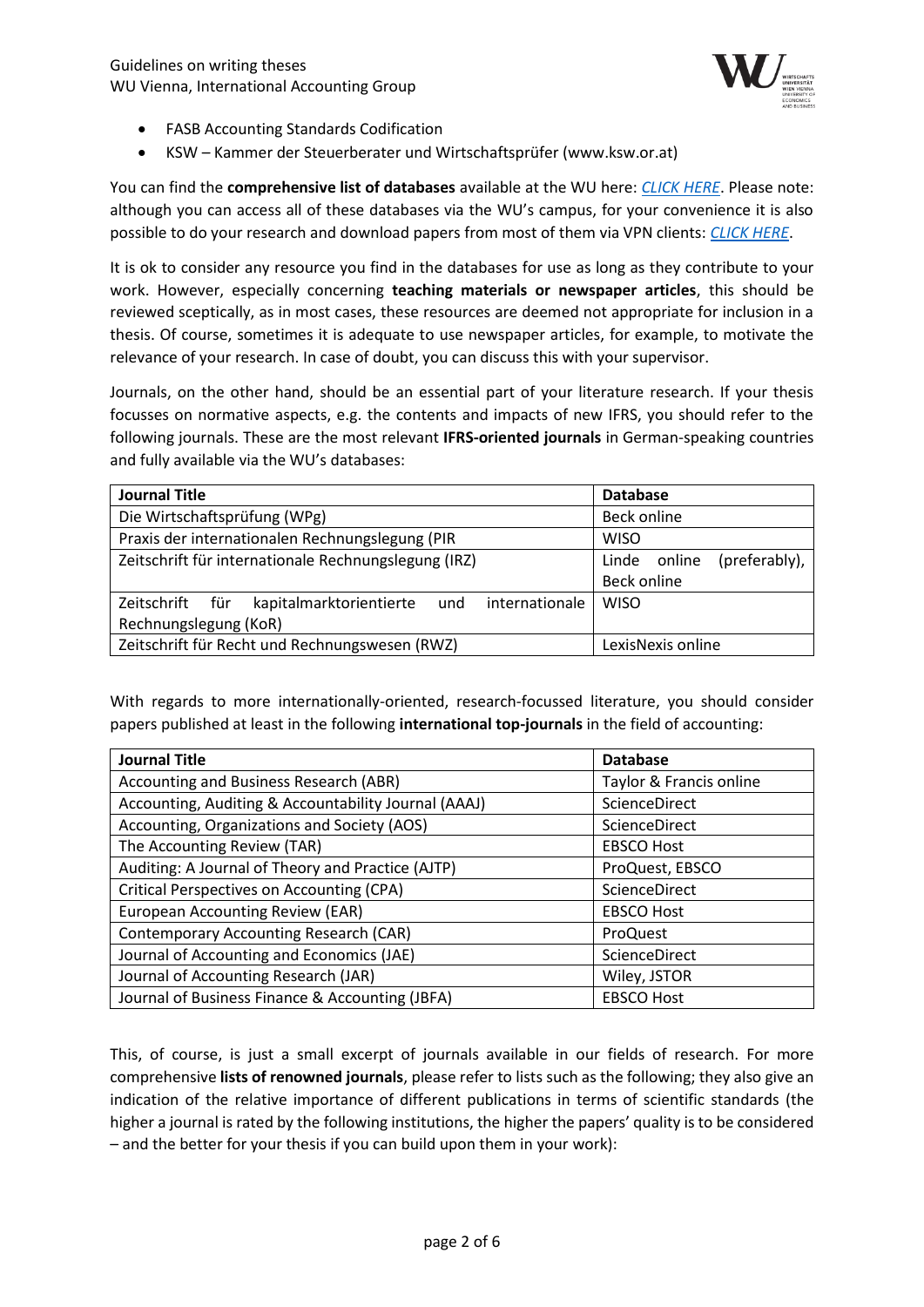

- VHB's JOURQUAL Rating: *[CLICK HERE](https://vhbonline.org/vhb4you/jourqual/)*
- Scimago Journal & Country Rank: *[CLICK HERE](https://www.scimagojr.com/journalrank.php?category=1402)*
- WU's Star Journal List: *[CLICK HERE](https://www.wu.ac.at/mitarbeitende/infos-fuer-forschende/wu-journalratings-leistungspraemien/)*

If you have to find a certain journal in the databases, we recommend to use the WU's **search engine for electronic journals**: *[CLICK HERE](https://www.wu.ac.at/en/library/finding-literature/journals/ejournals/)*. In those very rare cases where you cannot find access to an important resource, you should consider the following two options:

- Document Delivery Service (for articles etc.): *[CLICK HERE](https://www.wu.ac.at/en/library/service/procurement-of-literature/document-delivery-service/)*
- Inter-Library Loans (for books): *[CLICK HERE](https://www.wu.ac.at/en/library/service/procurement-of-literature/inter-library-loans/)*

Besides journals, also books can play a very important role for many analyses – especially if the focus of the thesis lies on (new) regulations and their interpretations. E.g. if you discuss the content of and relevant questions associated with certain IFRS. The following table shows the most important **legal commentaries** that are available; if relevant, you should refer to all of them:

| <b>Book</b>                                                   | Data base   |
|---------------------------------------------------------------|-------------|
| Beck'sches IFRS-Handbuch                                      | Beck online |
| Haufe IFRS-Kommentar                                          | print only  |
| Internationales Bilanzrecht (Thiele et al.)                   | print only  |
| Rechnungslegung nach IFRS (Baetge et al.)                     | print only  |
| Rechnungslegung nach Internationalen Standards (Adler et al.) | print only  |

If you need guidance on literature in **more specific fields**, e.g. the relevant books and journals for accounting based on national GAAP in Austria or Germany, your supervisor will gladly provide you additional materials.

Furthermore, most often ("Big-4-")auditors or other institutions publish **manuals or guidelines** on certain topics such as new accounting standards (free of charge) online which are also appropriate resources for theses.

Google – and especially scholar.google.com – can also be helpful. However, please note that in general you should be careful with regards to using online resources. Depending on your project, they might be more or less appropriate. However, as a rule of thumb, resources such as the following should **never (!) be quoted** for your thesis (please note that this is a non-exhaustive list):

- Gabler Wirtschaftslexikon
- Iasplus
- investopedia
- wikipedia

Except for the case of very rare circumstances, the same also applies for **blogs, newsletters etc**.

## Style guide

For Bachelor's theses, a **page limit** of max. 35 pages in total applies. Master's theses, in contrast, should not be any longer than 70 pages. However, only content pages count (i.e. pages with Arabic numerals up to – but not including – the list of references) based on the rules for formatting as described in the following paragraph.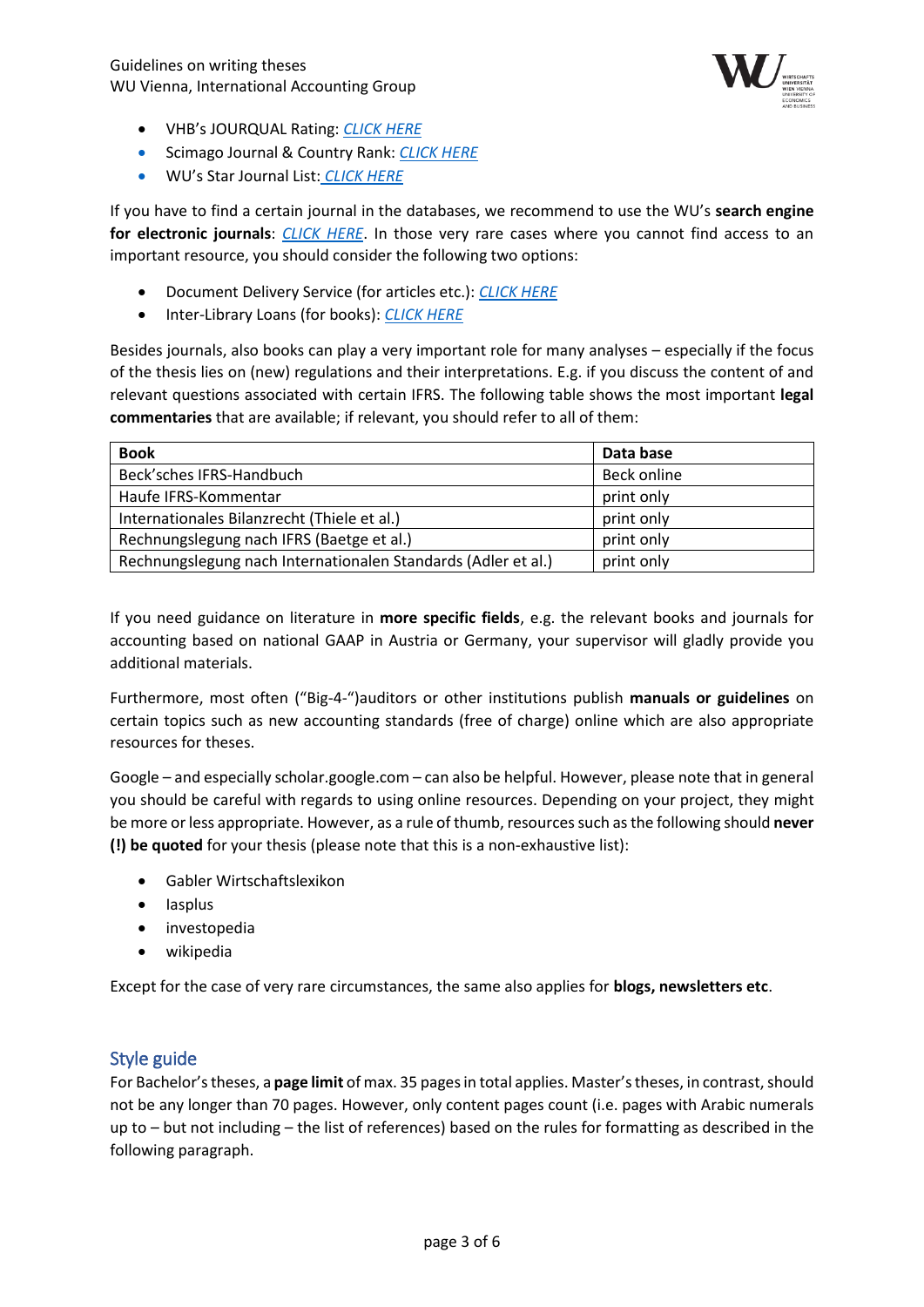

These are the basic rules for **formatting**:

- Font: Times New Roman (12 point)
- Margins: 2.5 cm on the left and right, 2 cm each for top and bottom
- Paragraphs for chapters: double-spaced, first line indented 0.5 cm except for the first paragraph after section titles, widow and orphan protection on (required), no hyphenation (recommended); full-justified.

Your thesis should contain the following elements:

- Title page and statutory declaration ("Eidesstattliche Erklärung")
- Abstract (0.5 to 1 page) including keywords
- Table of contents
- List of illustrations/tables/formulae … (as appropriate)
- List of abbreviations
- Main text, comprising as a minimum:
	- $\circ$  Introduction (including problem statement, research question(s), methods, structure of the thesis)
	- o Main content
	- o Discussion and conclusion
- List of references
- Appendices (if relevant)

The **abstract** should state briefly the problem statement, the research question(s), the most important results of your research and the major conclusions drawn. The abstract is presented separately from the thesis, so it must be able to stand alone. For this reason, uncommon abbreviations or references should be avoided, only if essential, then cite the author(s) and year(s).

**Page numbers** start with Arabic numerals on the first page of the main text (usually the introduction). Prior to that, use Roman numerals.

**Every chapter** of the main text (only!) should be **numbered** in consecutive Arabic numerals: 1., 1.1, 1.1.1 etc. Headings should be in bold; do not go beyond four levels of headings, if possible. First level chapters always start on a new page (use page breaks). Finally, keep in mind two logical rules:

- There is never a single subsection in a section, i.e. in section 1 there is always at least section 1.1 and 1.2. If you think about including only subsection 1.1 in section 1, subsection 1.1 will be section 1.
- Only write your contents on the lowest level of heading, i.e. under 1.1 and not under 1 directly, as long as you do not restrict yourself to a mere overview on the following contents in the lower levels of headings.

Use **either American or British spelling style** consistently (!) throughout the thesis. Use the active voice where possible.

Use **non-discriminatory language** whenever it is possible and not detrimental to the legibility of the text. In cases of doubt, e.g. employ gender clauses.

Before finishing, use the **spelling checker**. Add technical words to its dictionary.

Use **double quotation marks** exclusively throughout your thesis, except where "a quotation is 'within' a quotation". Long quotations (i.e. quotations in excess of three lines) should be indented and set off from the regular text, with the source of quotation added at the end.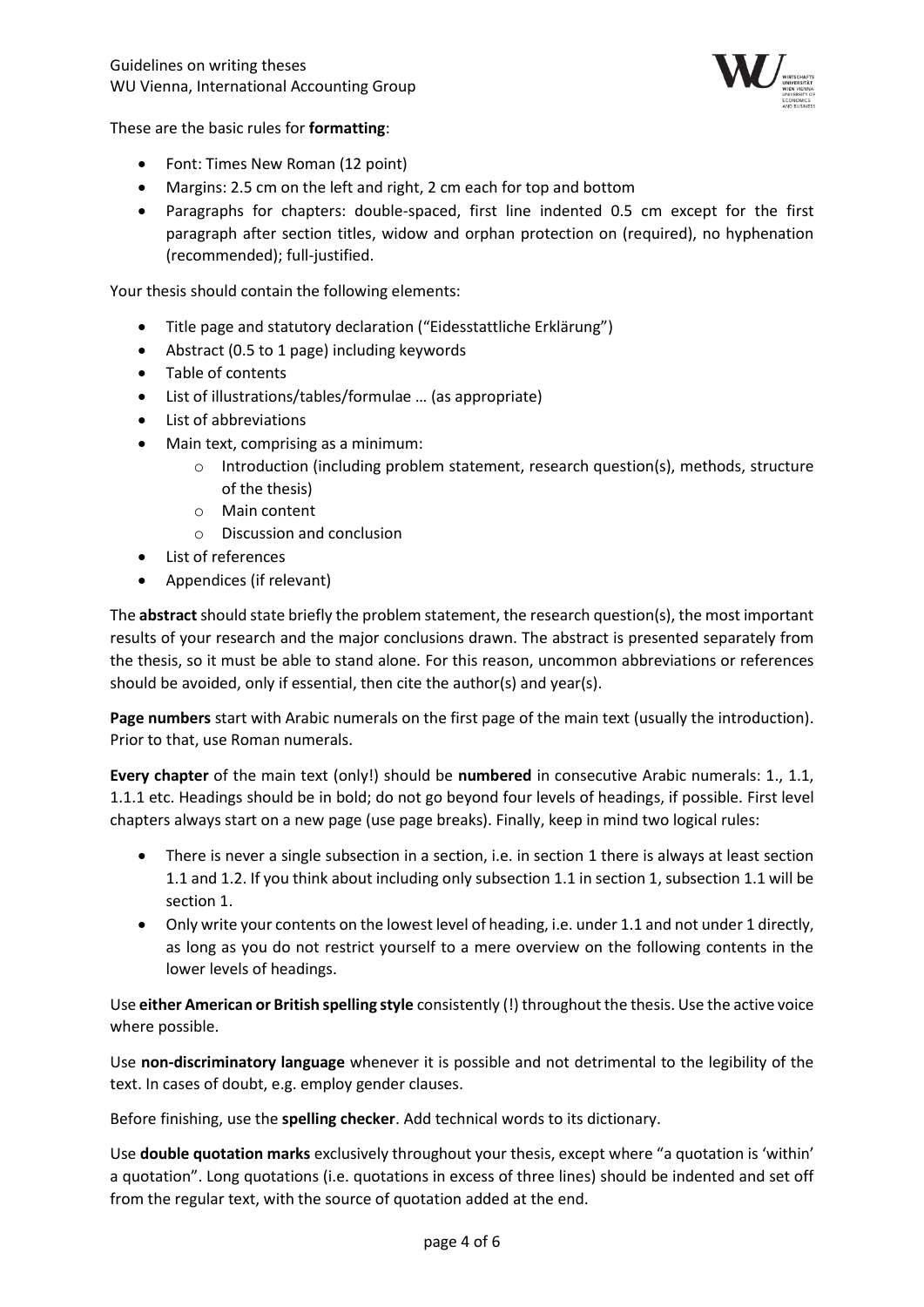

Use **abbreviations** only scarcely. All abbreviations should be followed by a full stop ("e.g.", "p.", "etc." …). Note that this typically does not apply for acronyms (e.g. IFRS, US-GAAP).

I**llustrations and tables**require a label and a reference. In case the illustration or table is your creation, note this by "own illustration" or "own table". All tables and figures must fit within the required margins. If some don't, you will have to rotate them or place them on landscape-oriented pages.

**References** (in the text, for illustrations and tables, in the reference list) should be made based on the rules of APA Style. You can find an overview here: *[CLICK HERE](https://www.tandf.co.uk/journals/authors/style/reference/tf_APA.pdf)*. If applicable, give the relevant pages in your quotes, unless you want to cite the boo/study/… in its entirety; if available, use "Randzahlen" (recitals, "rec.") instead. Both direct and indirect quotes are welcome; however, make use of direct quotes only sparsely, depending on the nature of your work and the purpose of the quotation; in most cases, it is preferably to use your own words. In case of direct quotations, no special indication is required (e.g. "vgl." – "cf."). Further practical advice:

- Separate references by different authors with a semi-colon.
- Groups of references should be listed first chronologically, starting with the newest resource first, and then alphabetically, e.g. (Novotny-Farkas, 2018; Baumüller, 2017; Bornemann, 2017; Novotny-Farkas, 1981).

The **list of references** at the end of your work compiles all relevant resources quoted from in the course of your work. Neither leave out resources nor list resources which were not employed in the body of your work. The list is to be sorted in alphabetical order of author's surnames, then chronologically. Do not use any sub-headlines such as "books", "articles" etc. as they make it difficult to find the information for certain quotes from your thesis' text in the list.

If there is more than one **appendix**, they should be identified as A, B, etc. Furthermore, include a separate list of appendices at their beginning. Formulae and equations in appendices should be given separate numbering: Eq. (A.1), Eq. (A.2), etc.; in a subsequent appendix, Eq. (B.1) and so on. The same applies for tables and figures in appendices: Table A.1; Fig. A.1, etc.

## Plagiarism

Everyone studying or working at the WU is expected to maintain **academic integrity and high ethical standards** in the process of writing academic papers. All Bachelor's and Master's theses written at the WU are thus subjected to mandatory plagiarism detection using detection software.

The **directive** issued by the Vice-Rector for Academic Programs and Student Affairs provides the legal basis for dealing with all cases of (suspected) plagiarism and ghostwriting at the WU. It forms part of WU's anti-plagiarism initiative and defines the appropriate legal consequences that apply in such cases: *[CLICK HERE](https://www.wu.ac.at/fileadmin/wu/h/structure/servicecenters/services/Studieninformation/DIR_Plagiarism_M%C3%A4rz_2019.pdf)*.

## Further readings

We recommend to familiarize yourself with the specific tasks and challenges of scientific writing. We are aware that this might take some time; but experience shows that it pays off both in terms of quality and efficiency of your work. To do so, you should refer to these guidelines and approach your supervisor with questions you might have. Furthermore, we recommend referring to literature such as the following: